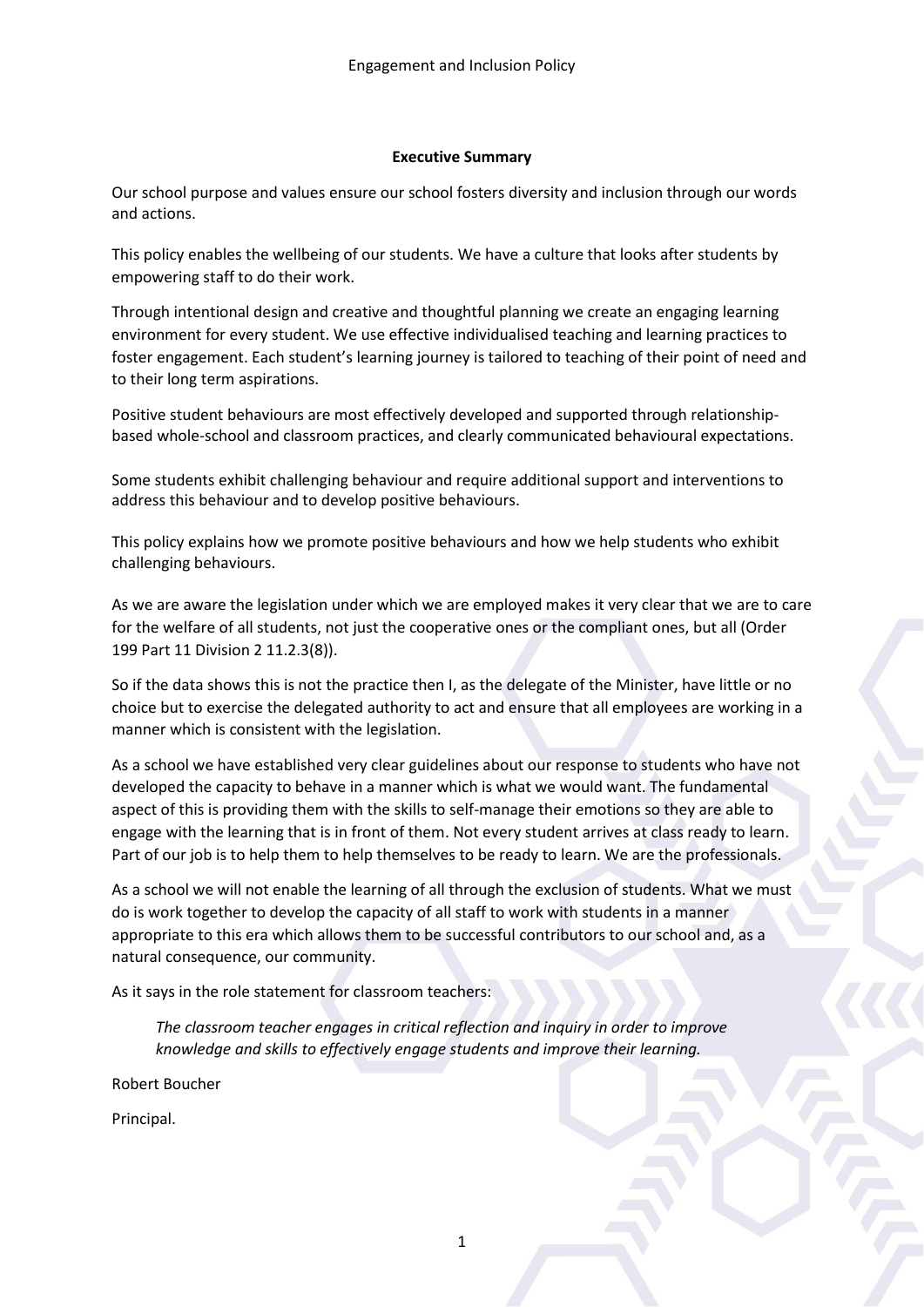# **Statement of intent**

We bring a positive intent and optimism to enabling all students to reach their full potential whilst in our care, by celebrating difference and diversity and catering to the needs of the individual.

*Every member of the school community has a right to fully participate in an educational environment that is safe, supportive and inclusive.*

*Everyone deserves to be treated with respect and dignity.*

## **Intended outcomes** of this policy

- Staff will understand, show ownership of, and use this policy.
- Our purpose and values to be enacted on a daily basis.
- Shared beliefs and understandings developed.
- Compliance with Department of Education expectations and legislation.
- Clarity for parents about how we cater for all children.
- Customised individual approach to supporting mental health.
- Evidence from our Incident Tracking Tool (ITT) and SPA is used to individualise approaches for students.
- Processes for supporting student wellbeing are clearly understood.

# **Shared Vocabulary for Student Engagement and Inclusion at Swifts Creek P-12 School**

#### **Engagement**

Students being actively involved in their learning and communities. They feel positive about the activities that they are part of.

Engagement is supported by:

- Fostering a sense of curiosity where students want to learn more
- Developing student aspirations
- Relevant and purposeful learning
- Being connected
- Positive effort and attitude
- Engaging students at an appropriate level to their learning needs

#### **Wellbeing**

Wellbeing includes:

- Respect for human rights and values that promote mental and physical health
- Being protected from risk factors
- Social and emotional health and resilience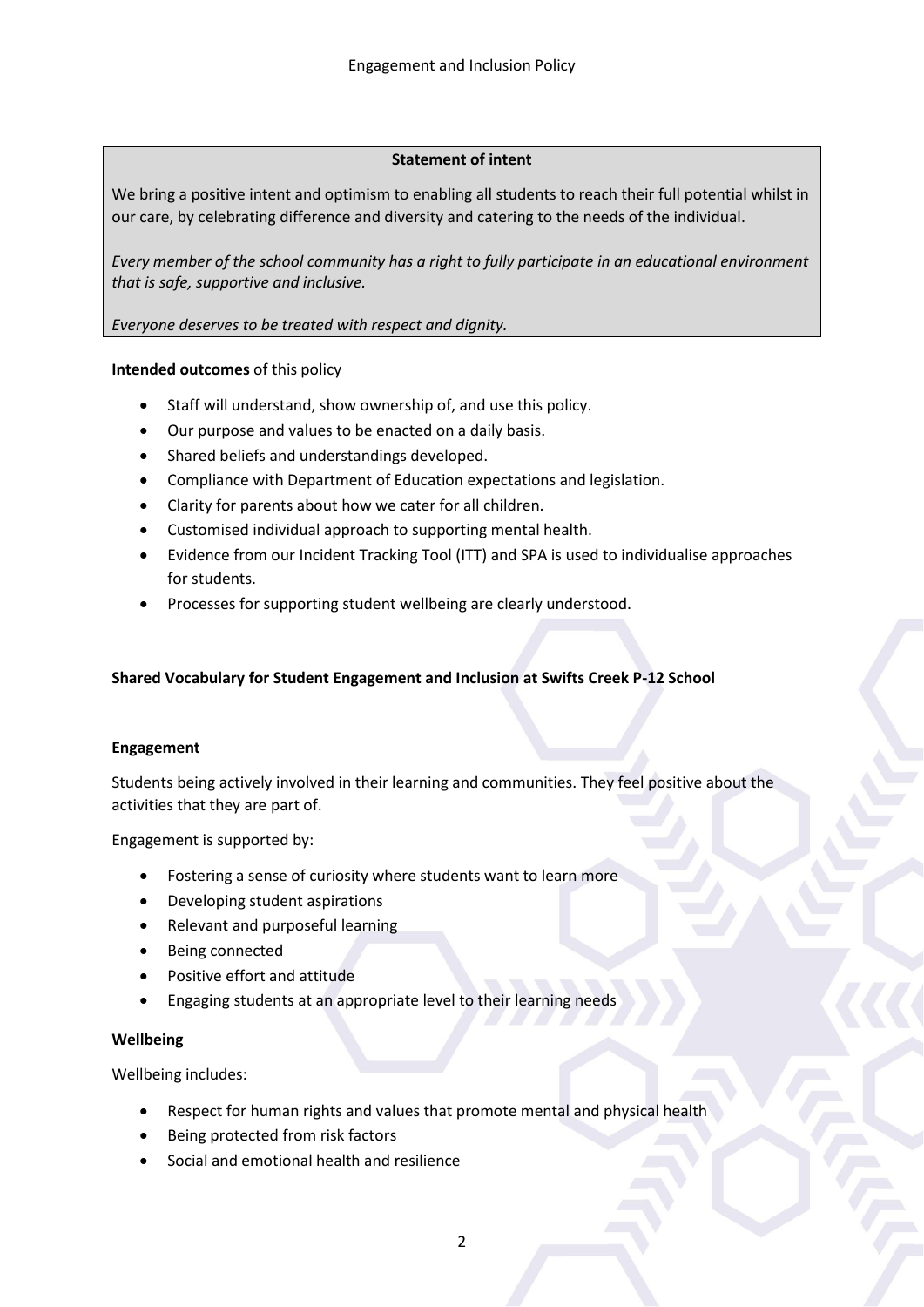Access to support in times of need

#### **Inclusion**

Everyone is respected and valued and given equal opportunities regardless of differences. Equipping students with the skills and resources to allow them to have success and to promote a sense of belonging.

## **High Expectation and Authentic Relationships**

At Swifts Creek P-12 School we prioritise high expectations and authentic relationships to promote engagement and inclusion.

We believe high expectations and authentic relationships increase our students' confidence and curiosity, energising their commitment to learning. When we prioritise high expectations and authentic relationships, we believe the whole school's ethos and culture prosper.

## **Elaboration**

## Extract from **'Curiosity as Powerful Learning'**

Positive learning environments are optimistic and rigorous. Every student can achieve. The focus on learning is exacting. Positive environments value all students. This happens when teachers generate and sustain authentic relationships. The influence of teacher expectations is often subtle. Expectations are conveyed in a myriad of classroom interactions. Positive expectations drive a positive learning culture – the classroom is a safe and secure place to learn. In that classroom, students know they will receive acceptance, respect, and even warmth. Acceptance and respect are intrinsic rights – they are not contingent. Our students know these rights are extended without prejudice, simply because we are with them as individuals and as learners.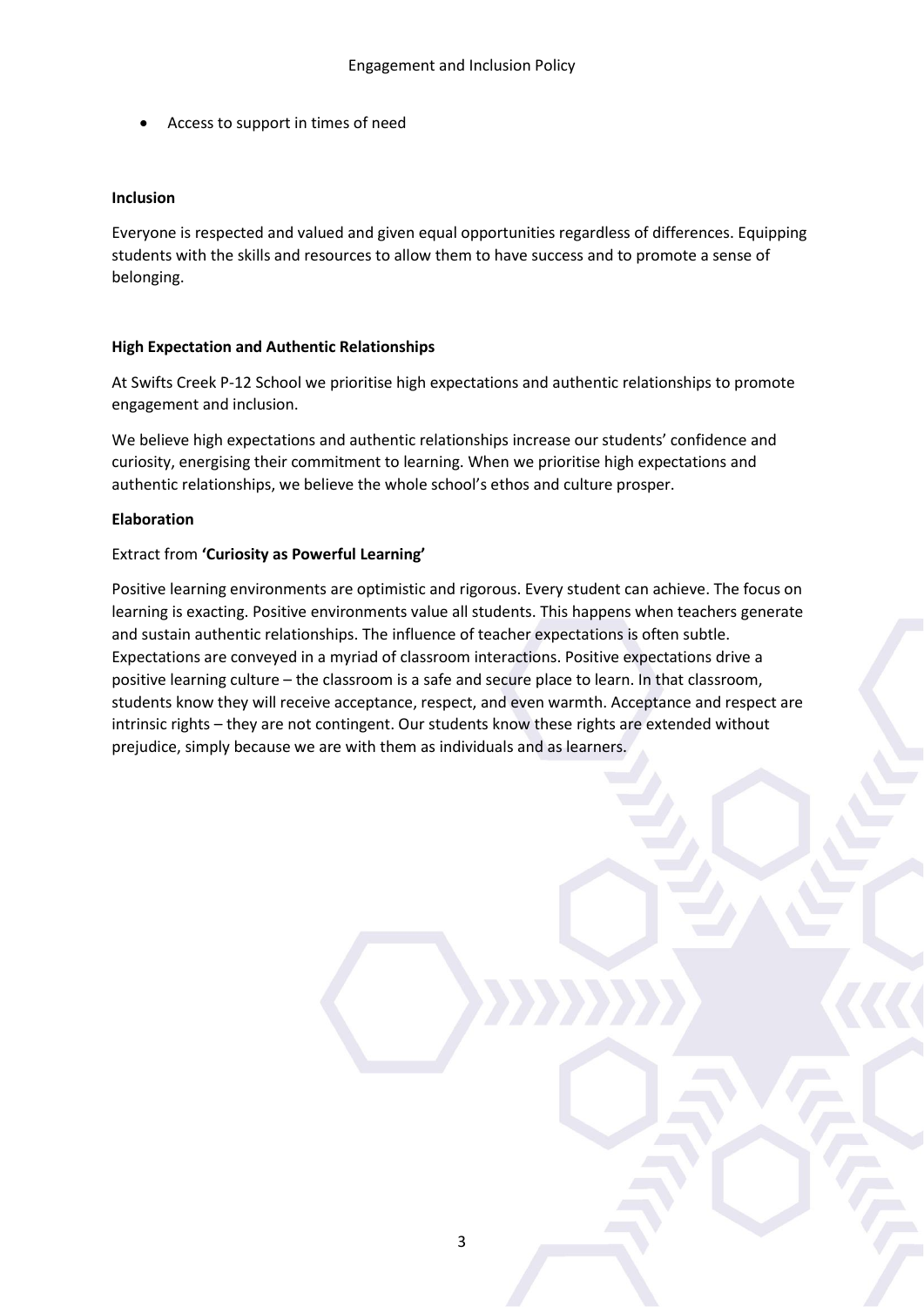*We promote positive behaviours and self talk through the I am, I can, I will Matrix and the/and or Annotated Snowflake poster. These are on display throughout the school.*

#### **Positive behaviour Matrix and Snowflake**

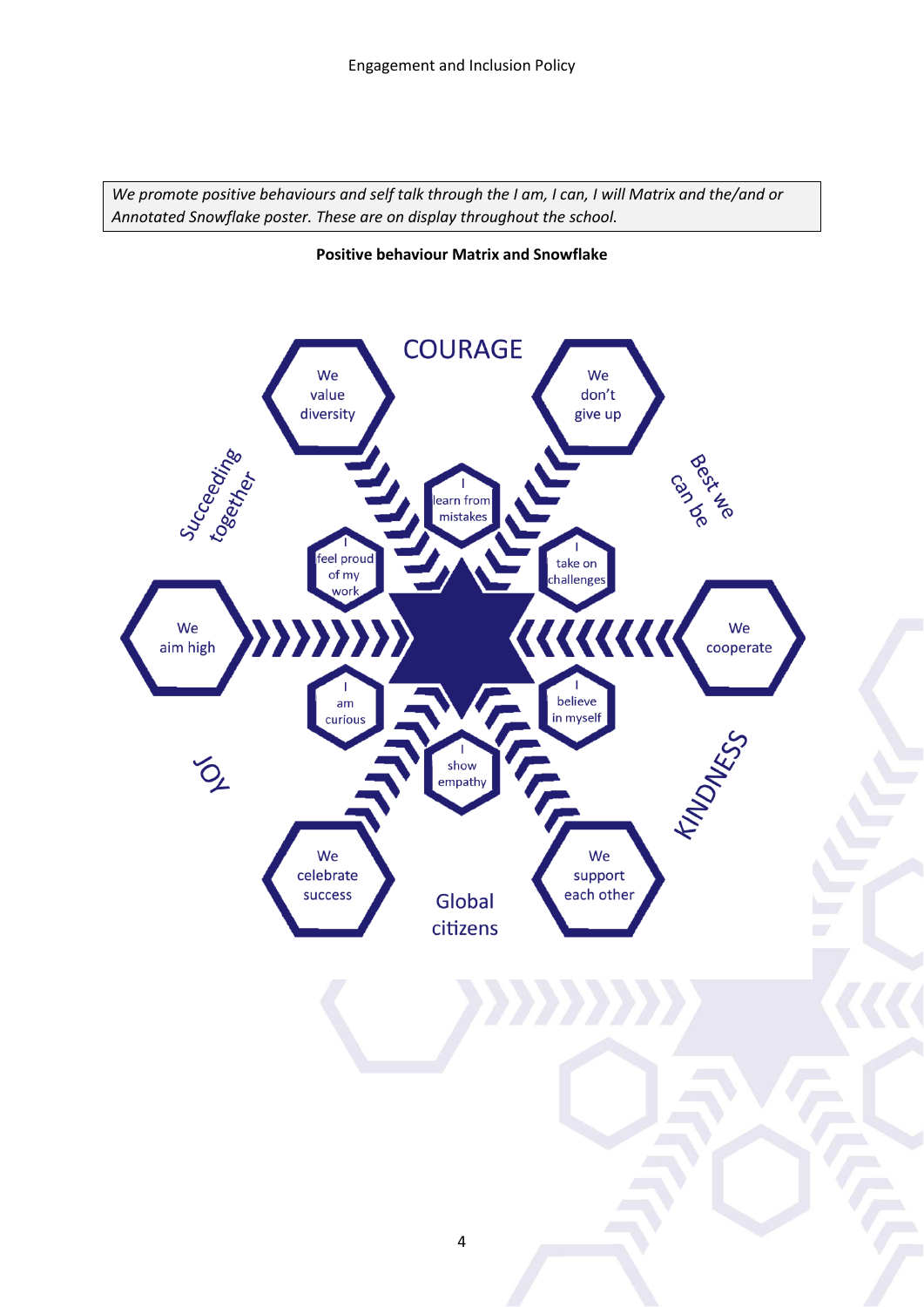**Positive Behaviour Matrix**

|          | "I am  I can  I will " at Swifts Creek P-12 School |                                                  | Courage, Joy, Kindness<br>Jan<br>C                      |                             |  |
|----------|----------------------------------------------------|--------------------------------------------------|---------------------------------------------------------|-----------------------------|--|
|          | Be the Best we can<br>Be                           | Academically                                     | <b>Global Citizens</b>                                  | Succeeding Together         |  |
| Courage  | new things<br>  try                                | I persist                                        | I am inclusive and                                      | I help others               |  |
|          | in my best effort<br>I put                         | I accept and use feedback                        | I speak up if others are not<br>respectful of diversity | I include others            |  |
|          | I take on challenges                               | opportunity for learning<br>I see mistakes as an | being inclusive                                         | I am honest                 |  |
|          | I have high expectations of<br>myself and others   | I am curious                                     | I am proud of who I am                                  |                             |  |
| Yor      | I have a positive attitude<br>towards my learning  | I am proud of my personal<br>growth              | I belong                                                | I share                     |  |
|          |                                                    |                                                  | Iwelcome                                                | I celebrate my success      |  |
|          | I am excited when I<br>I am curious                | I take responsibility for my<br>own learning     | <b>I</b> contribute                                     | I celebrate others' success |  |
|          | succeed                                            | I take pride in my work                          | I celebrate difference and<br>diversity                 |                             |  |
|          |                                                    | I set goals which reflect my<br>future pathway/s |                                                         |                             |  |
| Kindness | I am optimistic when faced<br>challenges<br>with   | I listen to and follow<br>teacher instructions   | I am fair                                               | I respect other people      |  |
|          | caring towards others<br>lam                       | I am patient                                     | I cooperate                                             | I respect other ideas       |  |
|          |                                                    |                                                  | I take care of our space                                | I work in teams             |  |
|          | I give caring, honest and<br>helpful feed          | I consider other people's<br>opinions and ideas  | I model appropriate<br>behaviours                       |                             |  |
|          |                                                    |                                                  |                                                         |                             |  |

**Swifts** Creek

5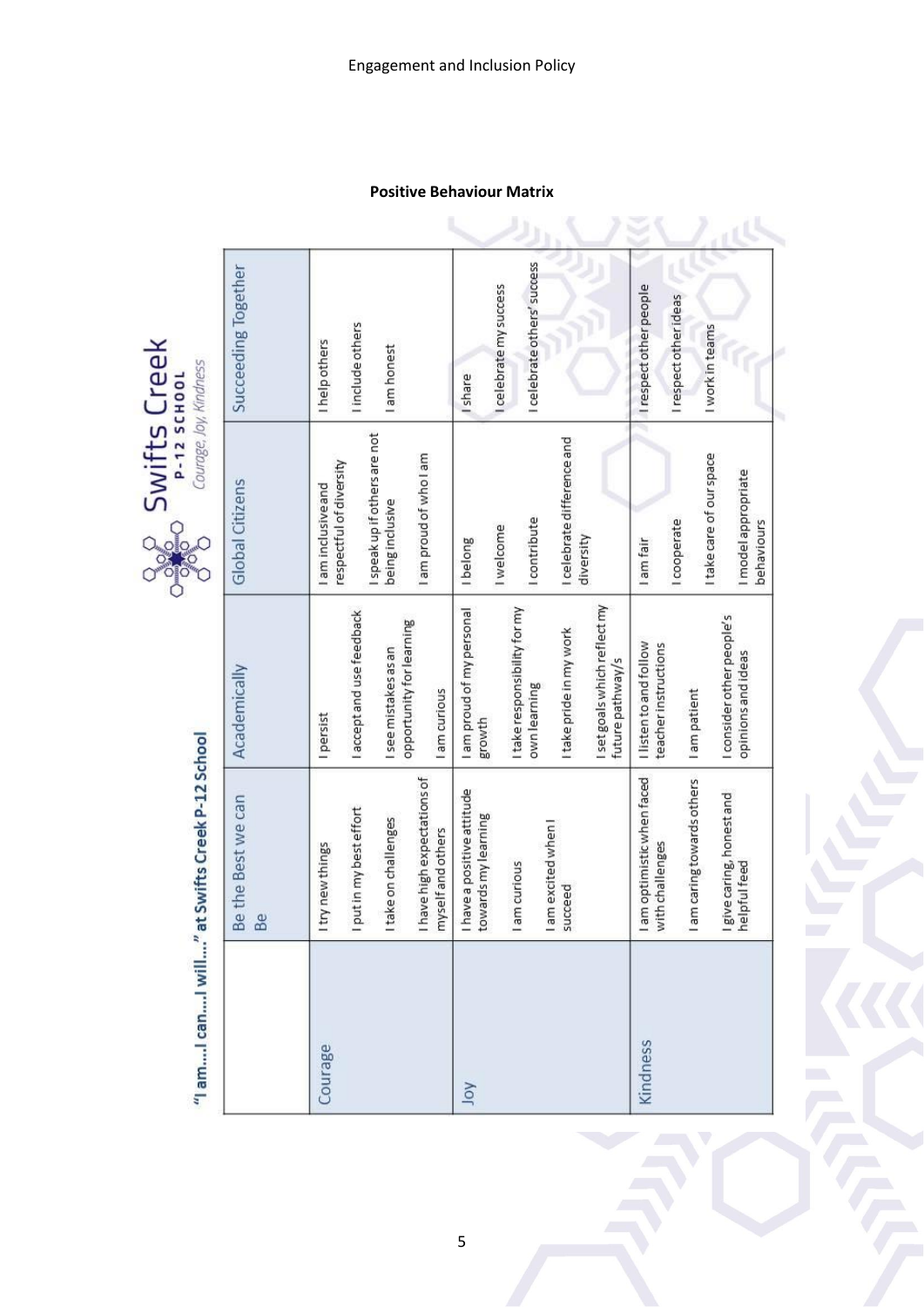# **Operational**

#### **Acknowledging positive behaviours**

Significant emphasis should be placed upon acknowledging positive behaviours in line with our school purpose and values.

We acknowledge positive behaviours in a range of ways with a focus on intrinsic motivation, including:

- Verbal praise
- Written feedback
- Written and verbal reports
- Celebration night-awards
- Flagstaff campus playground raffle and 'Stars of the Week'.
- Displays of student work
- Expos
- **•** Assemblies
- Newsletter
- Visual display in foyers

## **School based plans and programs for individual students**

1. Individual Learning Plans:

The primary purpose for developing an individual learning plan is to provide a framework and guide that links the specific learning needs of the student. Developing and implementing individual learning plans ensures all individuals are valued and accommodated within the school environment and promotes student self-determination, positive growth and recognition.

Individual learning plans:

- developed by the Home Group teacher or classroom teacher when a student has an identified learning need or is more than 12 months behind in more than one subject.
- stem from whole-school curriculum planning
- link to a student's short- and long-term learning goals developed by the Student Support Group
- include age appropriate learning activities and assessment tasks
- allow for alternative learning pathways for demonstrating the Standards
- include suggested home activities, if appropriate
- identify next steps in a student's learning
- have an agreed date for review of the learning plan.
- 2. Behaviour Management Plans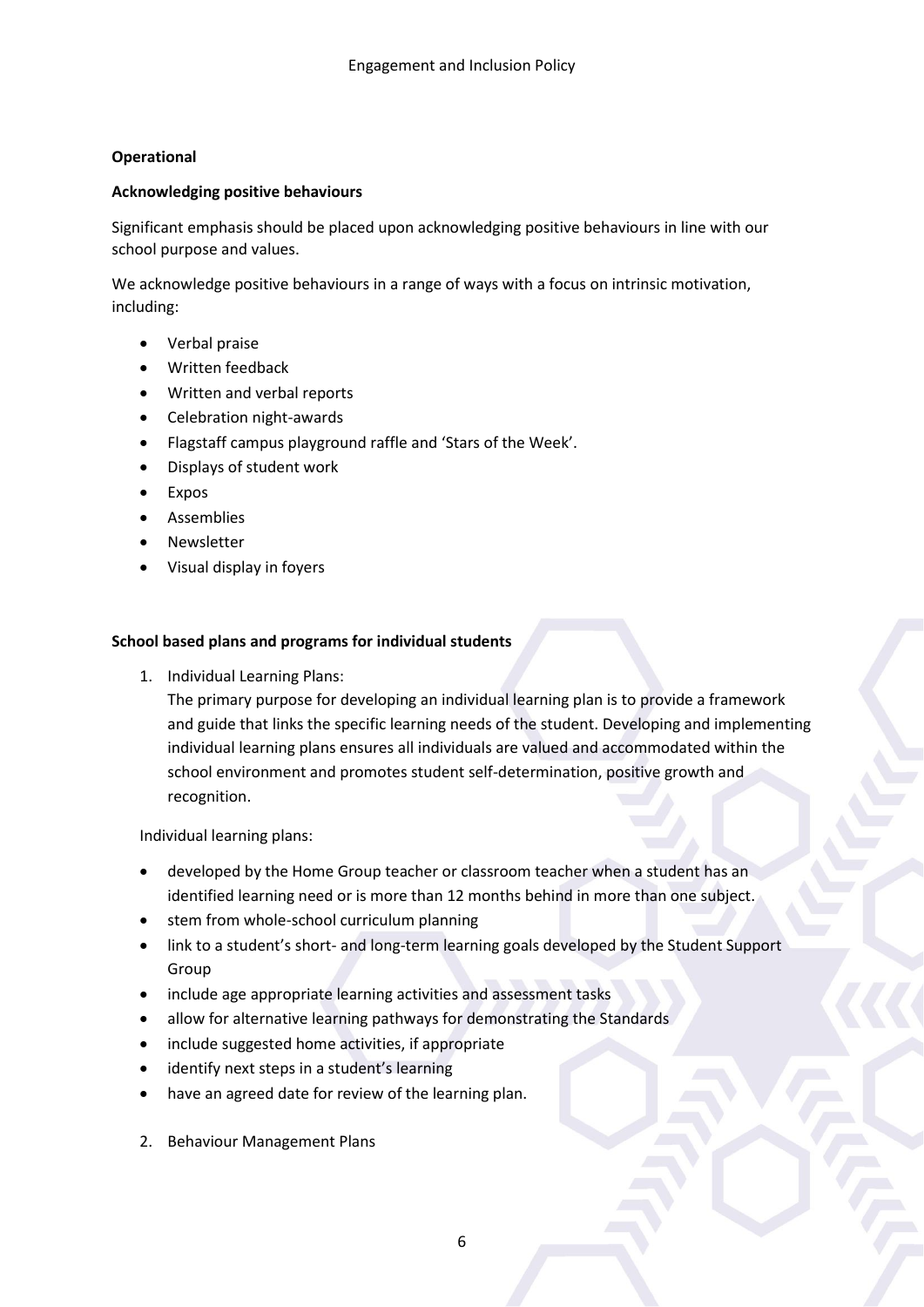3. Student Support Group:

Student Support Groups (SSG) should involve key people with a role in realising the education and wellbeing goals for an individual child or young person participating in a reengagement program. Key members include school staff, relevant support services, the student and their family, and a representative of the child or young person.

Note, all students supported by the Program for Students with Disabilities must have an SSG with the following membership:

- the parent/guardian/carer(s) of the student;
- a parent/guardian/carer(s)' advocate (where chosen by the parent/guardian/ carer(s));
- a teacher (primary) or teacher(s) nominated as having responsibility for the student (secondary);
- the principal or nominee (to act as chairperson); and
- the student (where appropriate).

The Student Support Group may invite input from any other person with knowledge of the student or with information relevant to the educational or social needs of the student.

- 4. Language Support Program
- 5. Allied health support

# **Responding to challenging behaviour**

Think Reports and Incident Reports are an important part of the process in responding to challenging behaviours. These ensure adequate record keeping, reflection by students on how to make better choices, and follow-up support as appropriate. It is important for the teacher completing an incident report to take action to rebuild the relationship with the student.

See attached templates.

# **Incident Tracking Tool**

The purpose of the Incident Tracking Tool (ITT) is to identify trends of student behavior which may better allow us to work proactively to address the data that has been generated. This is both at the student and teacher level. We know the only person's behaviour we really control is our own.

The key aspect of this is how we work with the process of student management. This is, of course, about all students learning to be the best they can be, both academically and as global citizens.

The Incident Report is the first step in this process. It is vital record of student behaviour that allows us to identify patterns and identify students who need help. It is also important as a means for the

7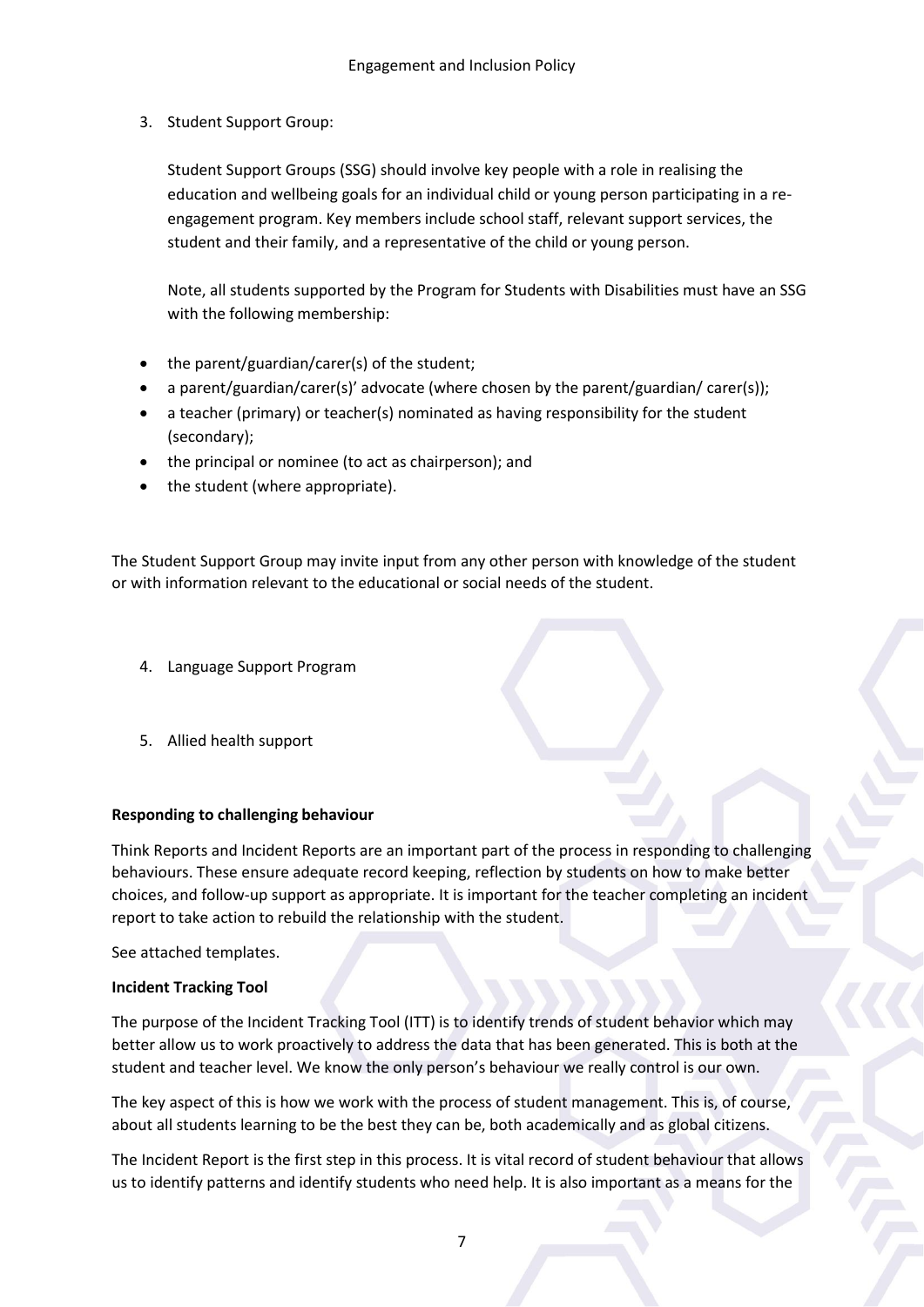teacher to process what has happened. When it is given to the Home Group teacher, it indicates if the teacher requires support with the follow up from the incident.

The teacher who generates the Report needs to ensure that a restorative approach is taken with the student to ensure that their learning journey is maintained without the behaviour of the student impacting on the class.

The teacher in this process needs to be supported to solve the problem so students are clear about what they are to do and how they will need to behave in the future to maximize the learning opportunities presented to them.

When the Incident Report is given to the Home Group teacher they will take at least one of the following actions:

- Speak with author, and student if required.
- Support teacher to work with the student to develop re-entry plan and or action plan from the incident.
- Refer to the Assistant Principal or Principal as necessary.
- File Incident Report.

# **Challenging or inappropriate behaviour may result in:**

- Verbal prompts
- Moved seating
- Exit from class with work
- Incident report given to homegroup teacher and principal
- creating a behaviour management plan
- Exited to office to complete work
- Removed from yard to office
- Reflection (Think Report)
- Reflection (discussion with staff)
- Apology
- Restitution
- Referral to Principal or AP
- Loss of privilege
- Detention
- Yard card
- Contact parents to inform
- Extended withdrawal from class
- Meeting with parents
- Sent home
- Internal suspension
- Suspension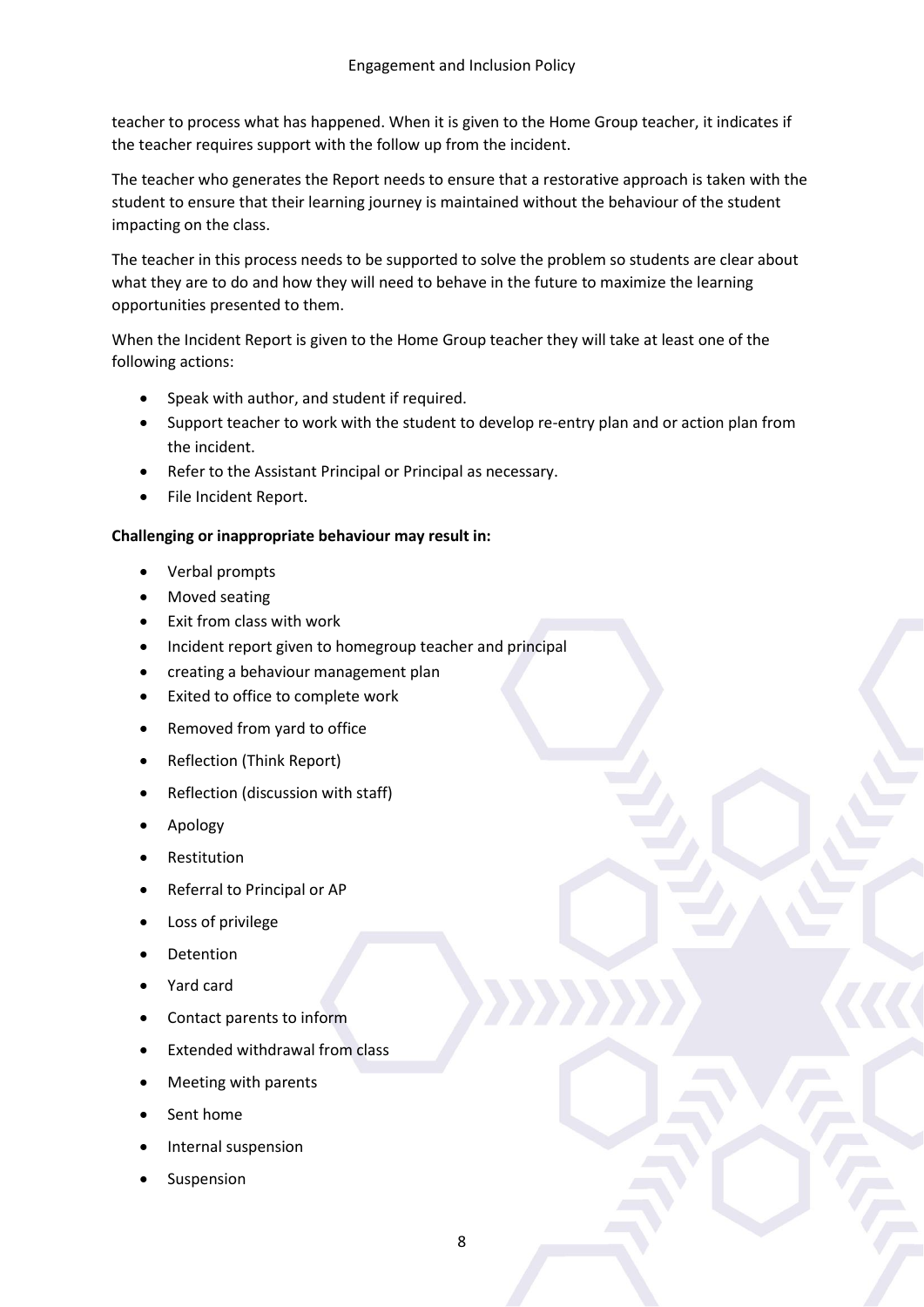- Observation and feedback
- Expulsion

The steps above are not necessarily intended to be sequential. The nature of the actions taken will depend upon:

- the seriousness of the behaviour exhibited
- if injuries occur or property is damaged
- dangers posed to other children, the child themselves or members of staff and community
- previous breaches by the same child

We support students with challenging behaviour through both internal and external strategies.

Internal strategies include:

- understanding the student's background and needs
- ensuring a clear understanding of expectations by both students and teachers
- providing consistent school and classroom environments
- scaffolding the student's learning program

External strategies include:

- involving and supporting the parents/carers
- involving the student Home Group teacher, leadership team, managed individual pathways or careers coordinators
- mentoring and/or counselling
- convening student support group meetings the student support group is an important component of the staged response for students facing difficulty with engagement, attendance or behaviour
- developing individualised flexible learning, behaviour or attendance plans
- providing broader educational programs, for example experiential learning, work education, camps/outdoor education/creative arts
- involving community support agencies as deemed appropriate by the Principal.

In determining actions and consequences Swifts Creek P-12 School will consider:

- providing a strong focus on relationship based practices
- rewarding positive behaviour
- implementing a staged response when shared expectations are not met
- staged response should have a prevention/early intervention focus
- data should be taken into account in the staged response
- all actions and consequences for inappropriate behaviour should have a clearly defined educational outcome
- students should not be isolated from learning as a result of the actions and consequences for their inappropriate behaviour.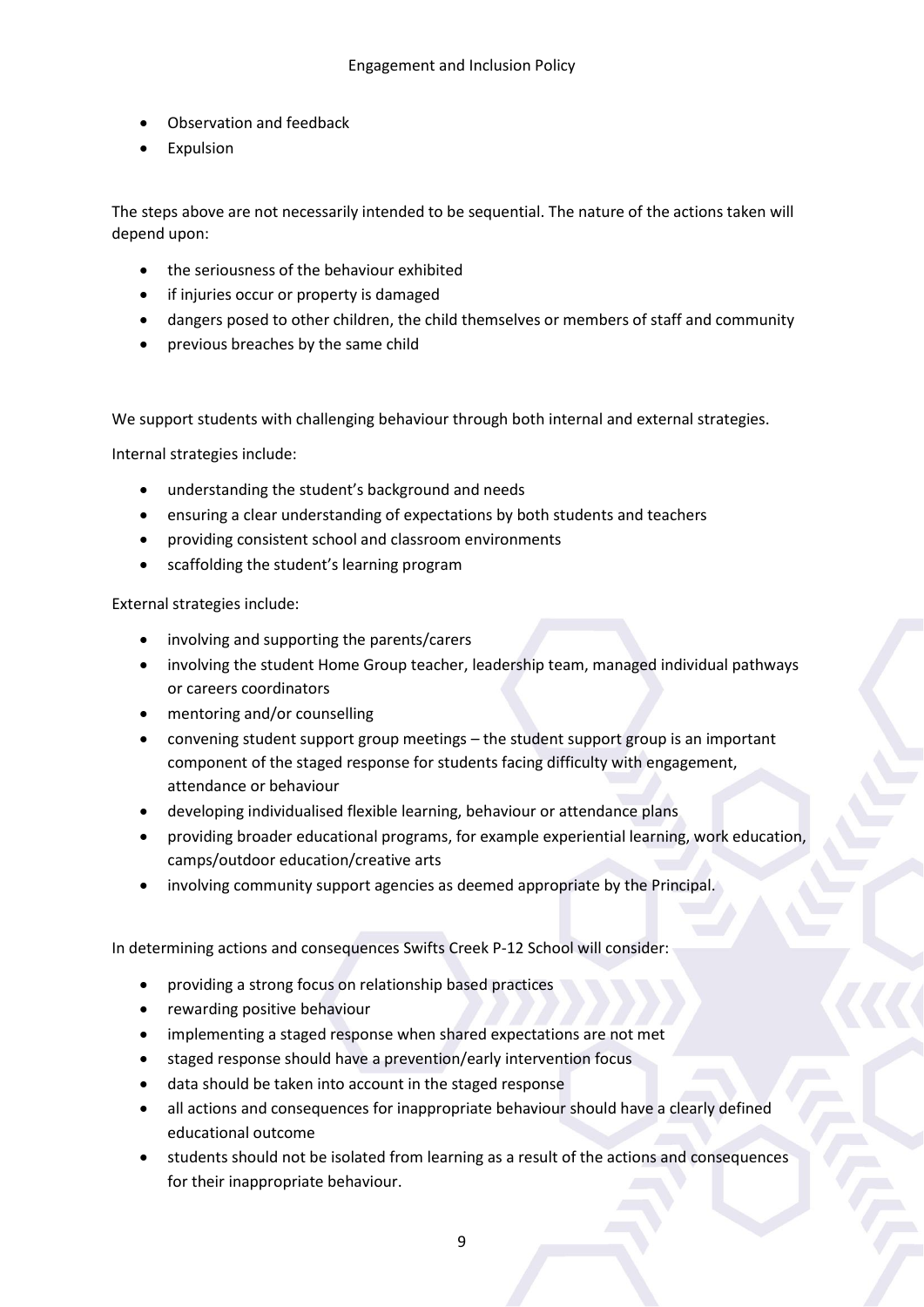DET guidelines

# **Discipline procedures – suspension and expulsion**

When considering suspension or expulsion, schools are required to follow the procedures listed in 'Ministerial Order 625 - Suspensions and Expulsions', which took effect on 1 March, 2014.

A student may only be excluded from school in situations where all other measures have been implemented without success or where an immediate suspension is the only appropriate course of action in response to the student's behaviour.